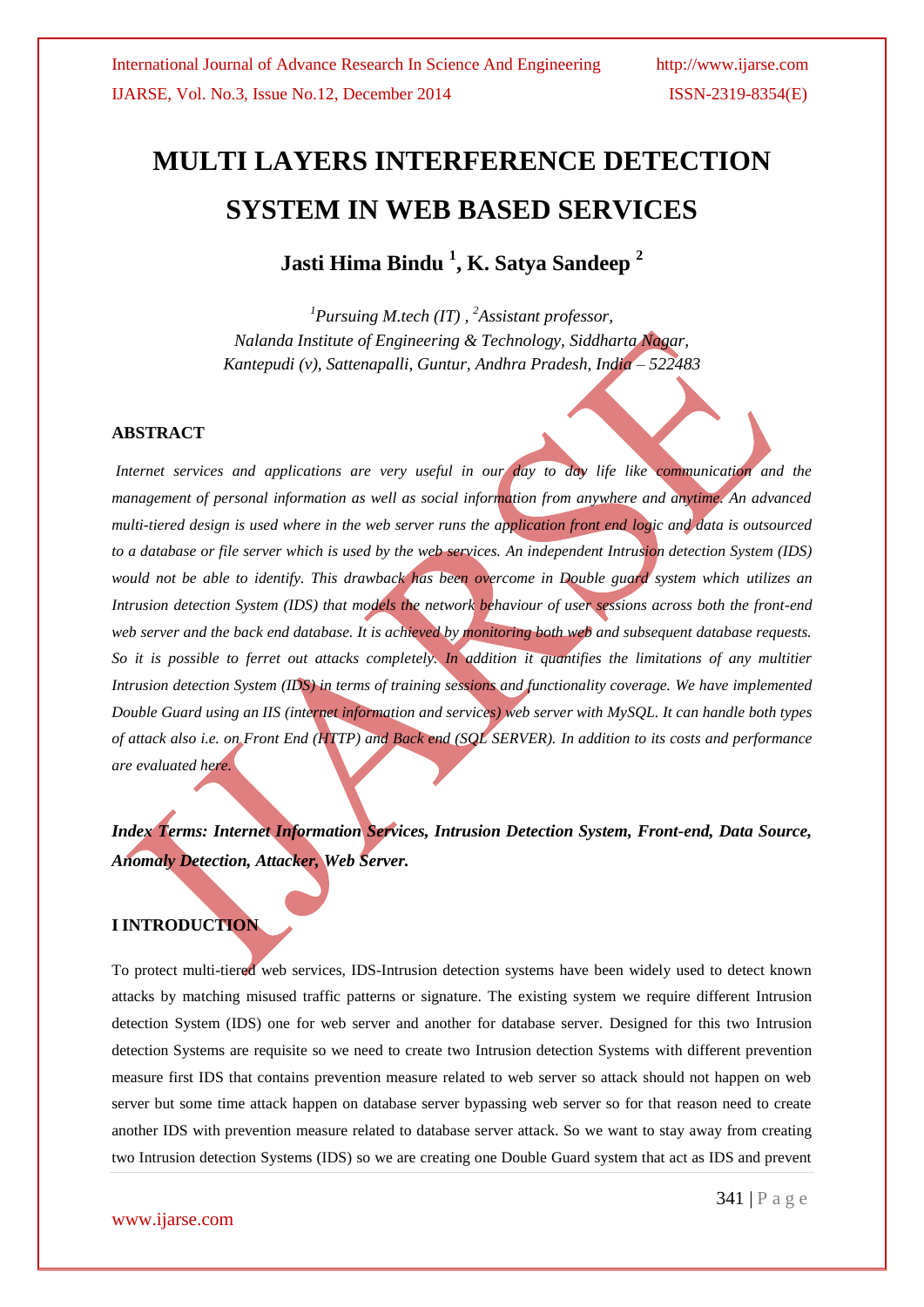both side of attack. Attack may be on web server or database server. A large amount of the Intrusion detection System (IDS) examines the attack individually on web server and database server. In order to protect multitiered web services an efficient system call Intrusion Detection System is needed to detect attacks by mapping web request and SQL query. In this paper, we propose Double Guard system, it's a system used to identify attacks in multi-tiered web services. My approach can create routine models of isolated user sessions that include both the web front-end (HTTP) and back-end (File or SQL) network transactions. To accomplish this, we utilize a virtualization technique to assign each users web session to a committed container, and lonely virtual computing environment.

In the proposed system we are implementing Double Guard that handles both sides of attack. Attack may be from static web site or dynamic web site. No need to create two different IDSes for two different web sites. Double Guard can handle both types of attack also we are performing encryption algorithm and DDOS attack. We are finding IP Address of intruder. In addition to this static website container here are web services that permit persistent backend data alterations. These services we will identify dynamic permit HTTP requests to comprise parameters that are depend on user input and variable. Our facility to model the fundamental relationship between the back-end and front-end is not always depends primarily and deterministic upon the application logic.

# **II LITERATURE SURVEY**

Web based attacks have recently become more different, as notice has shifted from attacking the front end to exploiting vulnerabilities of the web applications in order to damage the back end database system in example SQL injection attacks. An overabundance of Intrusion detection System (IDS) presently examines network packets individually within both the web server and the database system. Though, there is very little effort being performed on multi tiered Anomaly Detection (AD) systems that produce models of network behaviour for mutually web and database network communications. Within such multi tiered architectures, the back end database server is frequently protected behind a firewall whereas the web servers are remotely available over the internet. Regrettably, while they are protected from direct remote attacks, the back end systems are vulnerable to attacks that use web requests as a means to utilize the back end. To defend multi tiered web services, Intrusion Detection Systems (IDS) have been broadly used to detect known attacks by matching misused traffic patterns or signatures. The group of IDS to leverage mechanism learning can also detect unknown attacks by identifying anomalous network traffic that deviates from the so called normal behavior previously profiled during the IDS training phase. In parallel the web IDS and the database IDS can detect abnormal network traffic sent to either of them. Although found that these IDS cannot detect cases in which normal traffic is used to attack the web server and the database server. It explain with an example, if an attacker with non admin rights can log in to a web server using normal user access qualifications or credentials, then he/she can discover a way to subject a confidential database query by exploit vulnerabilities in the web server. In the network neither IDS nor the database IDS would distinguish this type of attack since the web IDS would merely see typical user login traffic and the database IDS would see only the normal traffic of a fortunate user. In this type of attack can be readily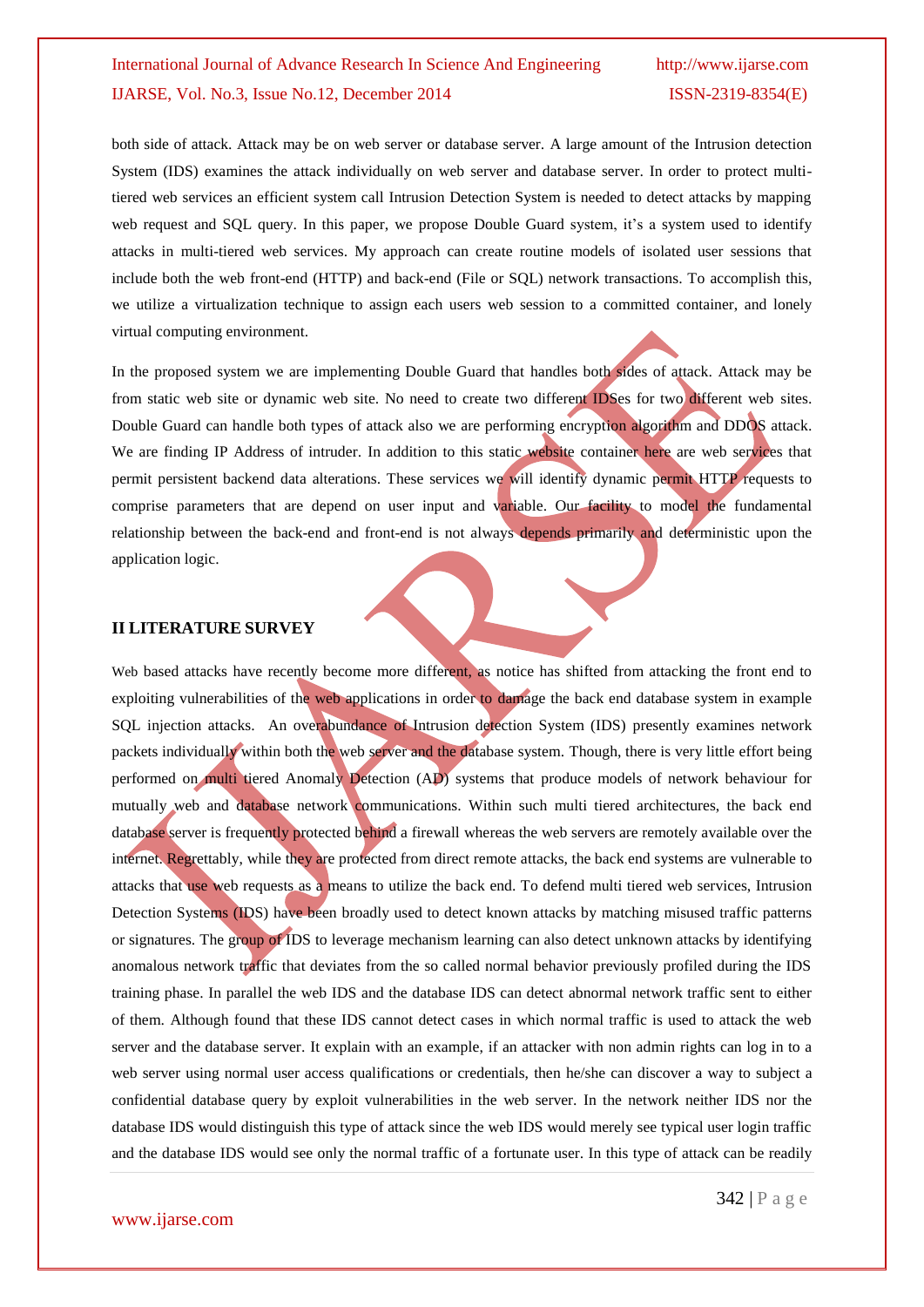detected if the database IDS can identify that a privileged request from the web server is not associated with user privileged access. Alas, within the present multi threaded web server design, it is not realistic to detect or profile such causal mapping between web server traffic and DB server traffic since traffic cannot be clearly attributed to user sessions.

SQL Injection is a primary attack used for mostly two intentions: first to increase unauthorized access to a database and second to get back information from database. Function based SQL Injection attacks are mainly significant to observe since these attacks do not require knowledge of the application and can be easily programmed. Oracle has generally aware well against SQL Injection attacks as there is are multiple SQL statements that support (SQL server and Postages SQL), a no. of executive statements (SQL servers) and no. of INTO OUTFILE functions (MYSQL). Also use of blind variables in Oracle environment for recital reasons provides strong protections against SQL Injection attack.



# **2.1 SQLIA Detection having two Types**

**Static approach:** In this approach is also well known as pre generating approach. Programmers go behind some strategy for SQLIA detection through web application development. An efficient validity checking method for the input variable data is also requiring for the pre generated method of detecting SQLIA.

**Dynamic Approach**: In this approach is also identified as post generated approach. The Post generated method are useful for analysis of dynamic or runtime SQL query which is generated with user input data by a web request. Detection techniques under this post generated category executes before posting a query to the database server.

# **2.2 Five categories in SQLIA**

- $\triangleright$  Bypass Authentication
- Unauthorized Knowledge of Database
- Unconstitutional Remote Execution of Procedure
- > Injected Additional Query
- > Injected Union Query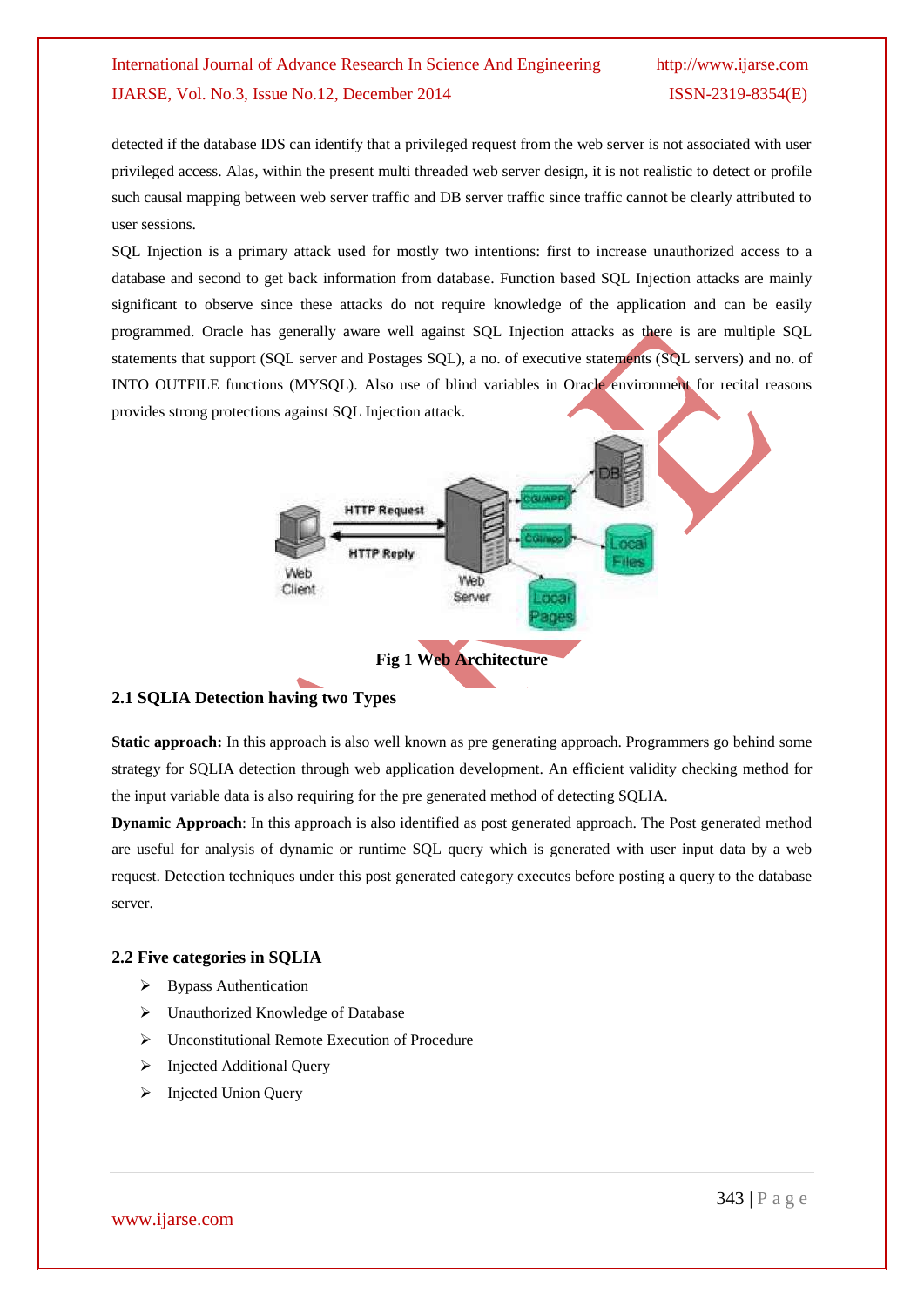#### **III PROPOSED SYSTEM ARCHITECTURE**

#### **3.1 System Design**

The approach followed in the proposed method is the offline and online alert technique. We fetch in an offline algorithm for alert aggregation which resolve be extensive to a data torrent algorithm used for online aggregation. Assume with the purpose of a host with an ID agent is open to the elements to a certain intrusion place as outlined. The attack legislature each holds on a number of alerting with different allocates values. On line database are exposed and accord of alerts and concentration and deficit disorder by different symbolize. We have introduced an online algorithm which will be extended for online aggregation. The reason is to ensure alerts that are like to each other are stored in the buffer storage. We are alerts within buff as being like if they all same most likely a component. Incommensurability depends on the present plan of attack position, information attentive to a great extend extra time range grand of alerts acceptability an instant to only a fewer per time of day Multitier web application consists of several layers. This includes the designing part, logic layer, and database with information layer.



**Fig 2. Classic Three Tier Model.**

Web server acts as the front end with the file and database servers as the content storage back end.

The presume with the reason of both web and database server is insecure. They candidate level attacks to via media they are connection to web server. The prohibit can web server in the way of directly mail information server. Weather attacker"s backside limited neither detected nor foreclosed by the day web server IDS that attacker capacity get larger than the web server afterthought, and they"d find full manage of web server to set up consequent attacks. Consequently work being performed on multitier anomy system that is to say network design for both web and data based communication. Multitier structural design, backend database server is often defensive a web server"s area over the internet. They are protected from direct figure back end system susceptibly attack that use web server as a means to over work backend. To presuppose server at via IP. The client send request to server and then the server sends response to client. The admin file will be registered after that to take the list of registered file. The admin with time and he place IP to find the intruded. To end with intruded data will be detected.

www.ijarse.com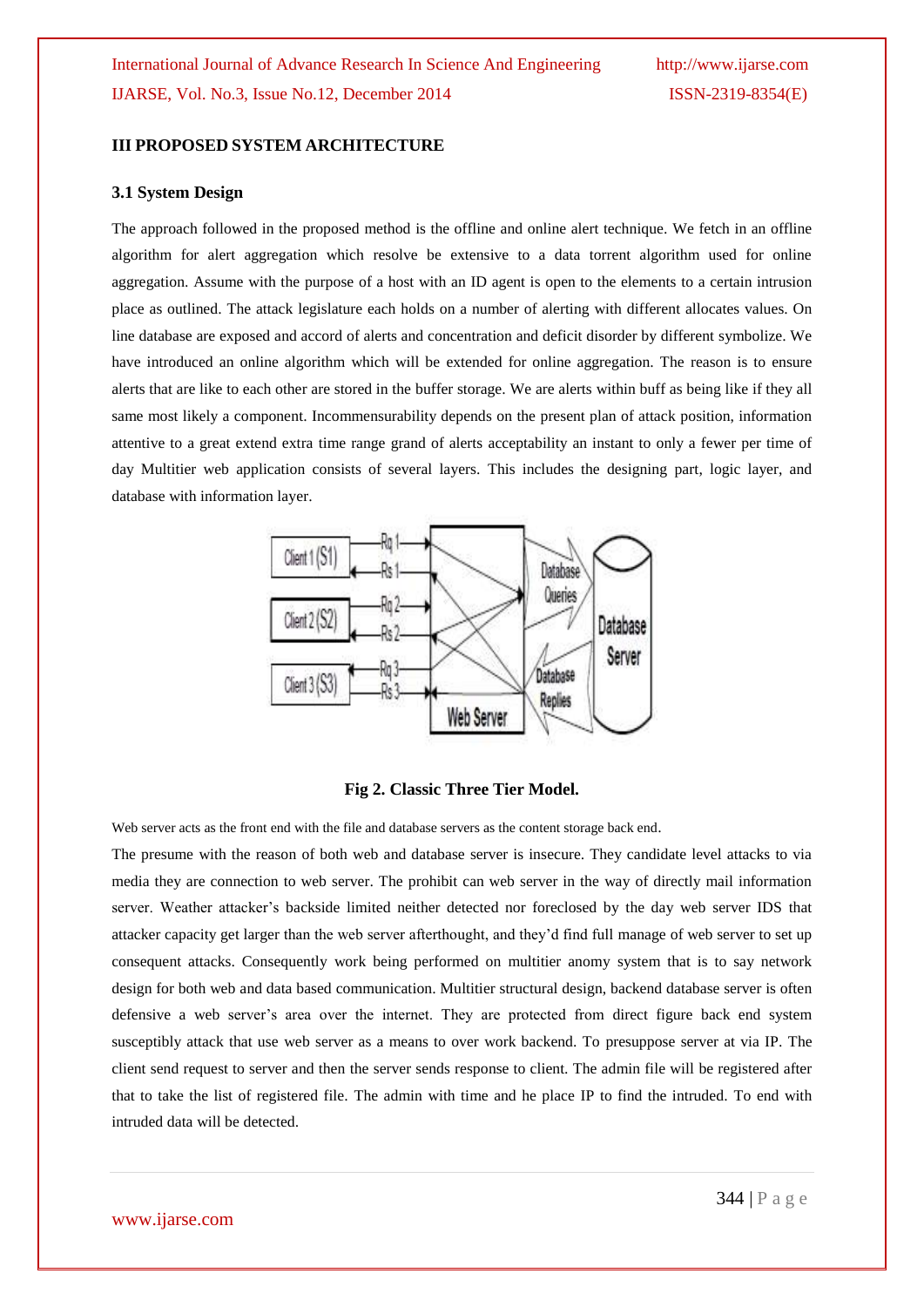

**Fig 3. Classic three tier model**

Multilayer intrusion detection system, the intrusion can be attentive based on the user enter in the meticulous networking system. The intrusion can be based on the complete usage of the web services and inflowing into the system. inside the network user enter in the web services system in the web services system in a form of single user, same work group or different work group of the same network alert aggregations system, intrusion can be find out in the networking ,the users of network major cause for intrusion in the web based services. The intrusion alert and detection based on different layer within the networking system and transferring of file information in network system within the efficient way and reduced time of transfer of data in the web services.

#### **3.2 Algorithm Implementation**

We defined an algorithm that takes the input of data set and build the mapping representation for static websites. On behalf of each unique HTTP request and database query, the algorithm assign a hash table entry and then the key of the entry is the demand or query itself the value of the hash entry is AR for the request or AQ for the query, in the same way. The algorithm generates the mapping model by allowing for all three mapping patterns that would happen in static websites. Here the algorithm below describes the training process.

**Input:** Data set, Threshold value't' **Steps:**

- 1. For each session separated traffic Ti do
- 2. Get Different HTTP request r and DB queries q in this session.
- 3. For each different r do
- 4. If r is a request to static file then
- 5. Add r into set EQS
- 6. Else
- 7. If r is not in set REQ then
- 8. Add r into REQ
- 9. Append session ID I to the set ARr with r as the key

www.ijarse.com

345 | P a g e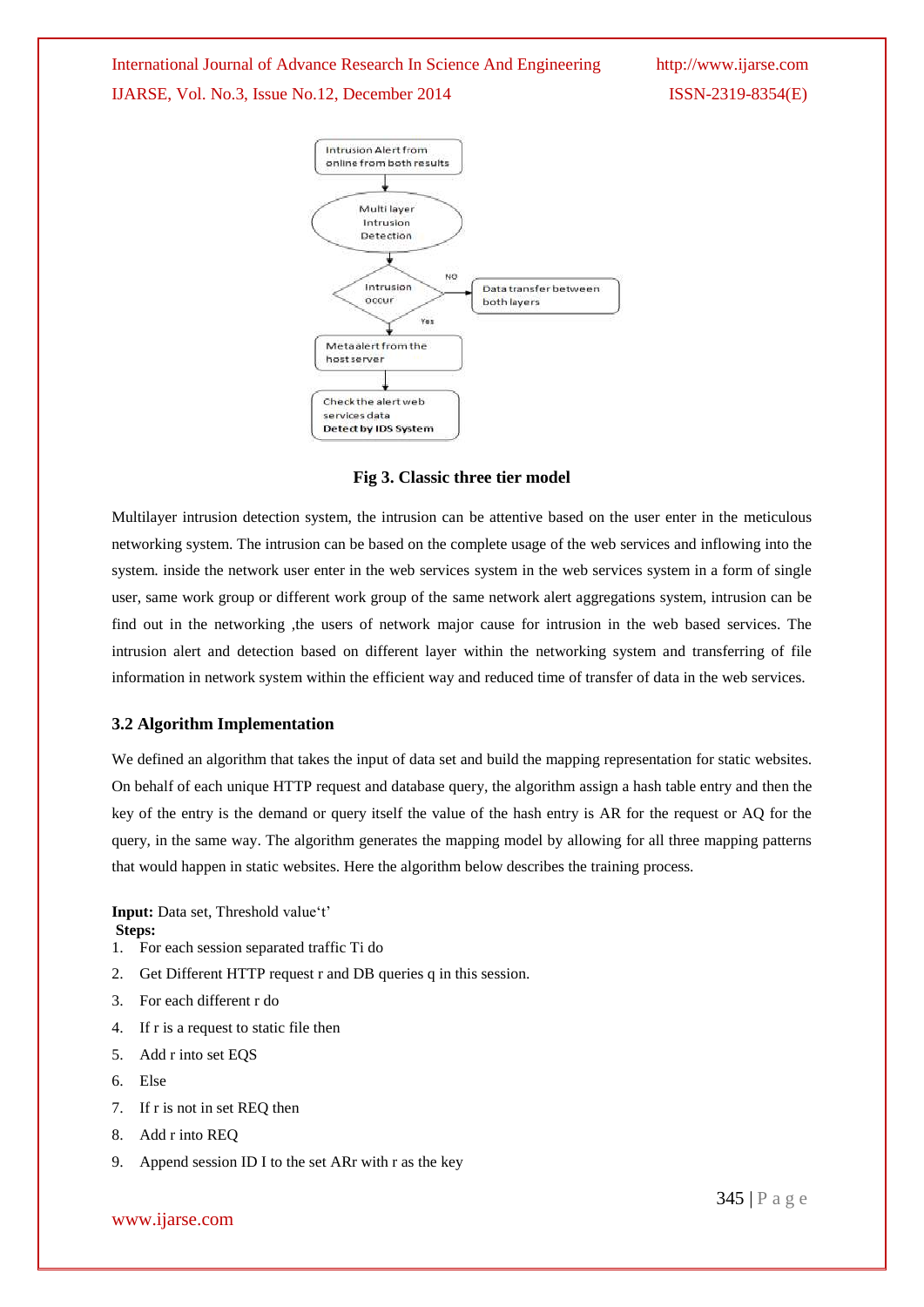- 10. For each different q do
- 11. If q is not in set SQL then
- 12. Add a into SOL
- 13. Append session ID I to the set AQq with q as the key
- 14. For each distinct HTTP request r in REQ do
- 15. For each distinct DB query q in SQL do
- 16. Compare the set ARr with the set AQq
- 17. if ARr  $\frac{1}{4}$  AQq and cardinality QARrq  $>$  t then
- 18. Found a deterministic mapping set MSr of r
- 19. Add q into mapping model set MSr of r
- 20. Mark q in set SQL
- 21. Else
- 22. Need more training sessions
- 23. Return false
- 24. For each DB query q in SQL do
- 25. If q is not marked then
- 26. Add q into set NMR
- 27. For each HTTP request r in REQ do
- 28. If r has no deterministic mapping model then
- 29. Add r into set EQS
- 30. Return True

### **3.3 Algorithm for Double Guard**

- 1) Identify the input type of HTTP request whether it is a query or a request.
- 2) Store the input in hash table as per their type AQ for query and for request AR.
- 3) The key for hash table entry will be set as the input itself.
- 4) Forward AQ and AR to virtual server to validate.
- 5) If attack identified then virtual system automatically terminate the HTTP request.
- 6) Else HTTP request is forwarded to the original server.
- 7) Display information.

8) Exit.

#### **3.4 Advantages**

- $\triangleright$  Double guard provides high security since the usage of session for each subsequent web request. A session is dedicated to container which refer to the disposable server and a container ID is provided for each client.
- $\triangleright$  If any one session is attacked by intruder, others remain unaffected. It is very useful to identify attacks like session-hijacking, SQL injection attack etc.
- $\triangleright$  This was not only provides security but also provides isolated information flow.